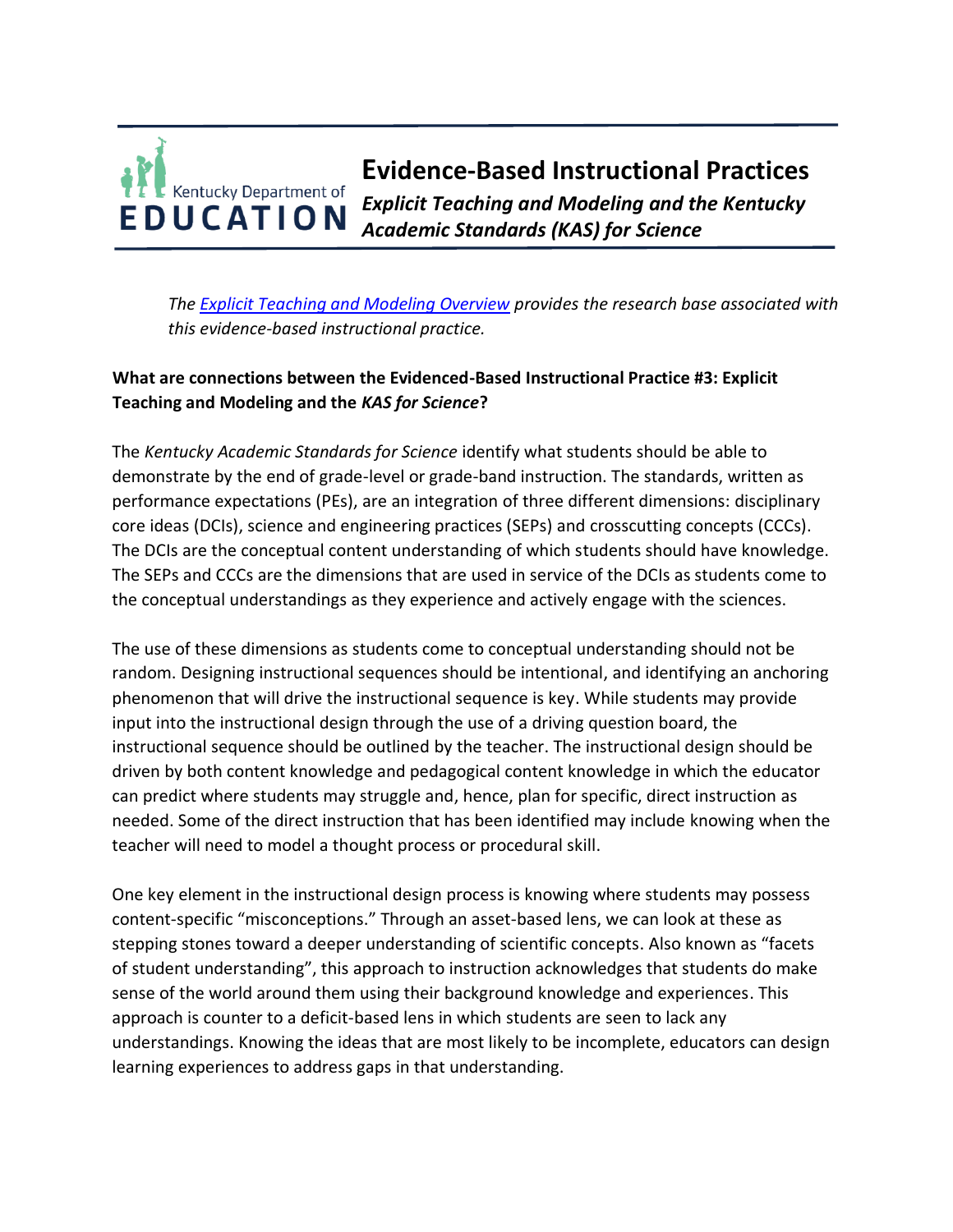Direct instruction in the science classroom does not entail frontloading of information. That is, educators should not provide all the information at the beginning of the lesson/unit (the "front") followed by activities that confirm this information. Instead, information should be developed such that students are exploring and grappling with conceptual ideas as they make sense and work to explain the phenomenon. If during the learning, however, students are struggling with a procedural issue or an incorrect idea that would hamper the learning, educators may provide direct instruction in order to move the learning forward.

## **What are planning considerations for the successful implementation of the Evidenced-Based Instructional Practice #3: Explicit Teaching and Modeling to ensure that all students have equitable access and opportunity to learn the standards contained in the** *KAS for Science?*

- Identify possible scientific "misconceptions" so that learning experiences can be developed that will initially address these ideas.
	- $\circ$  What does research say about specific misconceptions related to the science concepts?
	- $\circ$  What specific experiences do I need to include to help students in shifting their thinking about these ideas?
- Know the science and engineering practices students will be engaging with in order to identify where direct instruction may be necessary.
	- o Do students know how to interpret data that is being presented?
	- o What assistance will students require in recognizing bias in texts?
	- o Where might students have had limited experiences with planning investigations that would require more explicit instruction?
- Identify methods students will use to demonstrate their current understanding of the phenomenon being investigated.
	- o What supports will I need to provide as students develop a model of the phenomenon?
	- $\circ$  What supports will I need to provide for students to write a scientific argument or a scientific explanation?
	- $\circ$  Which crosscutting concepts would I expect students to use to demonstrate their understanding? What questions may I need to ask about these CCCs as students work to understand the phenomenon?

## **What strategies and resources can support the implementation of Evidence-Based Instructional Practice #3: Explicit Teaching and Modeling within the** *KAS for Science?*

- Plan instructional sequences with intentionality.
	- $\circ$  The Kentucky Department of Education (KDE) hosted a webcast in January 2020 entitled ["Literacy in Science"](https://www.youtube.com/watch?v=6-8jdGFtfM0). This webcast describes what literacy in science